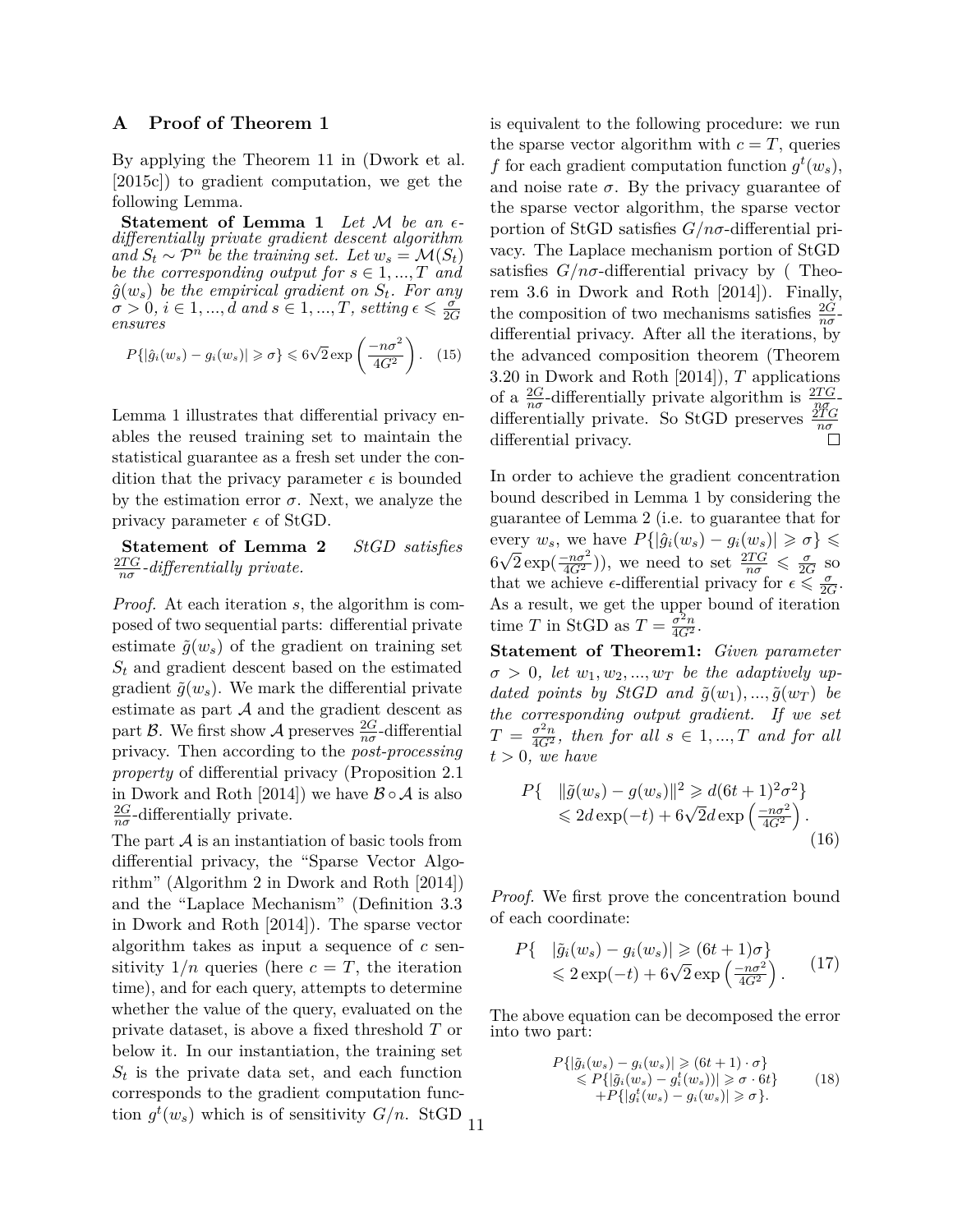There are two types of error we need to control. The first type results from the first term in Equation 18: the deviation between the differentially private estimate gradient  $\tilde{g}_i(w_s)$  and the empirical gradient  $g_i^t(w_s)$ . The second type is the second term in Equation 18: the deviation between empirical  $g_i^t(w_s)$  and the population gradient  $g_i(w_s)$ . Lemma 4.2 has already give the bound of the second type.

We now bound the first term of Equation 18 by considering two cases, depending on whether StGD answer the estimated gradient  $\tilde{q}_i(w_s)$  by returning  $\tilde{g}_i(w_s) = g_i^t(w_s) + \xi$  or by returning  $\tilde{g}_i(w_s) = g_i^h(w_s)$ . In the first case, we have

$$
|\tilde{g}_i(w_s) - g_i^t(w_s)| = |\xi|.
$$

In the second case we have

$$
|\tilde{g}_i(w_s) - g_i^t(w_s)| \leq \gamma + \delta \leq |\gamma| + |\delta|.
$$

Combining these two cases implies that

$$
P\{|\tilde{g}_i(w_s) - g_i^t(w_s)| \geq 6t\sigma\}
$$
  
\$\leq\$ max{ $P\{|\xi| \geq 6t\sigma\}$ ,  $P\{|\gamma| + |\delta| \geq 6t\sigma\}$ }.  
(19)

We note that the noise variables are chosen from Laplace distribution. By properties of the Laplace distribution, we have

$$
P\{|\xi| \ge 6t\sigma\} \le \exp(-6t),\tag{20}
$$

and

$$
P\{|\gamma| + |\delta| \ge 6t\sigma\}
$$
  
\$\le P\{|\gamma| \ge 2t\sigma\} + P\{|\delta| \ge 4t\sigma\} \le 2exp(-t).\$ (21)

Combining Equation 20 and 21 with Equation 19, we have:

$$
P\{|\tilde{g}_i(w_s) - g_i^t(w_s)| \geq 6t \cdot \sigma\} \leq 2\exp(-t). (22)
$$

Bring the Equation 22 and the result in Lemma 4.21 into Equation 18, we get Equation 17. Then, applying the union bound over all the coordinate  $i = 1, \ldots, d$ , we complete the proof of Theorem 1.  $\Box$   $_{12}$ 

## **B Proof of Theorem 2 and Theorem 3**

We first prove that the convergence rate of a gradient-based iterative algorithm is related to the gradient concentration error *ε* and its iteration time *T*. Besides, the probability of the convergence rate is related to the probability *δ* of the gradient concentration bound. The details are given in the following theorem.

**Theorem 6.** *If there exists a gradient descent algorithm* A *with with T iterations and initial point*  $w_0$ *:* For  $s = 0, \ldots, T$ , A queries the training *data at*  $w_s$  *to get a estimated gradient*  $\tilde{g}(w_s)$  $\int \sinh h \, dt \, P\{\|\tilde{g}(w_s) - g(w_s)\|^2 \geq \varepsilon\} \leq \delta$  *and*  $\omega_{s+1} = w_s + \eta_s \tilde{\nabla} F(w_s)$ *. For* A *we have the following.*

*1. F is L-Lipschitz and α-strongly convex:* If we set the step size  $\eta_s = \frac{2}{\alpha(s+1)}$ , then we *have the following excess risk bound:*

$$
F(\bar{w}_T) - F(w^*) \leq \frac{4L^2 \ln(T+1)}{4\alpha T} + \frac{\varepsilon}{\alpha} \qquad (23)
$$

*with probability at least*  $1 - T\delta$ *.* 

*2. F is β smooth and α-strongly convex: If we set the step size*  $\eta = \frac{1}{\alpha + \frac{1}{\alpha}}$  $\frac{1}{\alpha+\beta}$ *, then we have the following excess risk bound:*

$$
F(w_T) - F(w^*) \leq \frac{\beta}{2} exp\left(-\frac{\alpha\beta T}{(\alpha+\beta)^2}\right) ||w_1 - w^*||^2
$$
  
 
$$
+ \frac{2\alpha\beta + (\alpha+\beta)^2}{4\alpha^2\beta} \cdot \varepsilon
$$
 (24)

*with probability at least*  $1 - T\delta$ *.* 

*Proof.* In the case of L-Lipschitz and *α*-strongly convex function, with updating rule  $w_{s+1}$  =  $w_s - \eta_s \cdot \tilde{g}(w_s)$  we have the following:

$$
F(w_s) - F(w^*)
$$
  
\n
$$
\leq g(w_s)^T(w_s - w^*) - \frac{\alpha}{2} ||w_s - w^*||^2
$$
  
\n
$$
= (\bar{g}(w_s) + g(w_s) - \tilde{g}(w_s))^T(w_s - w^*)
$$
  
\n
$$
- \frac{\alpha}{2} ||w_s - w^*||^2
$$
  
\n
$$
= \frac{1}{\eta_s} (w_s - w_{s+1})^T (w_s - w^*)
$$
  
\n
$$
+ (g(w_s) - \tilde{g}(w_s))^T (w_s - w^*)
$$
  
\n
$$
- \frac{\alpha}{2} ||w_s - w^*||^2
$$
  
\n
$$
\leq \frac{1}{2\eta_s} (||w_s - w^*||^2 + \eta_s^2 ||\tilde{g}(w_s)||^2
$$
  
\n
$$
- ||w_{s+1} - w^*||^2)
$$
  
\n
$$
+ \frac{\alpha}{4} (\frac{4}{\alpha^2} ||g(w_s) - \tilde{g}(w_s)||^2 + ||w_s - w^*||^2)
$$
  
\n
$$
- \frac{\alpha}{2} ||w_s - w^*||^2
$$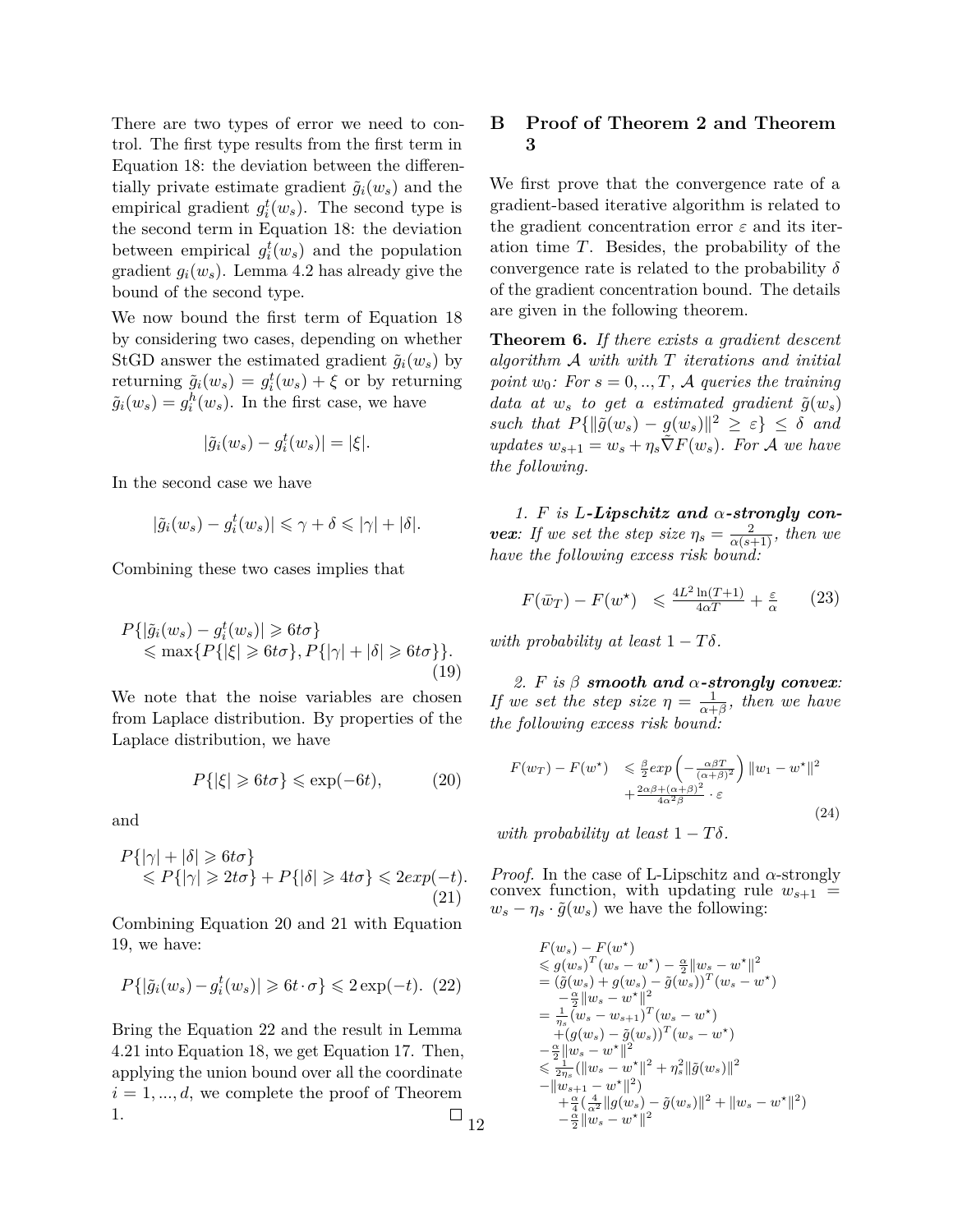$$
\begin{split} &= \left(\frac{1}{2\eta_s} - \frac{\alpha}{4}\right) \lVert w_s - w^\star \rVert^2 - \frac{1}{2\eta_s} \lVert w_{s+1} - w^\star \rVert^2 \\ &+ \frac{\eta_s}{2} \lVert \tilde{g}(w_s) \rVert^2 + \frac{1}{\alpha} \lVert g(w_s) - \tilde{g}(w_s) \rVert^2 \\ &\leq \frac{\alpha s}{4} \lVert w_s - w^\star \rVert^2 - \frac{\alpha(s+1)}{4} \lVert w_{s+1} - w^\star \rVert^2 \\ &+ \frac{L^2}{\alpha(s+1)} + \frac{1}{\alpha} \lVert g(w_s) - \tilde{g}(w_s) \rVert^2. \end{split} \tag{25}
$$

Sum the above inequality over  $s = 0$  to  $s = T$ , and apply Jensen's inequality:

$$
F(\hat{w}_n) - F(w^*)
$$
  
\$\leq \frac{4L^2 \ln(T+1)}{4\alpha T} + \frac{\sum\_{s=0}^{s=T} ||g(w\_s) - \tilde{g}(w\_s)||^2}{(T+1)\alpha}.\$ (26)

Bringing the condition that

$$
P\{\|\tilde{g}(w_s) - g(w_s)\|^2 \ge \varepsilon\} \le \delta,
$$

into Equation 26, then applying the union bound over all  $s = 0, ..., T$ , we can complete the proof in the case of L-Lipschitz and  $\alpha$ -strongly convex function.

Now we prove the Equation 24 in the case of the *β* smooth and *α*-strongly convex function.

First note that by  $\beta$ -smoothness, for all  $w_s, w^* \in$  $W$ , one has

$$
F(w_s) - F(w^\star) \leq \frac{\beta}{2} \|w_s - w^\star\|.
$$
 (27)

Now using Lemma 3.11 in (Bubeck [2015]): For *β*-smooth and *α*-strongly convex function *F*,  $w, w' \in \mathcal{W}$ , one has

$$
(g(w) - g(w'))(w - w') \geq \frac{\alpha \beta}{\alpha + \beta} ||w - w'||^2
$$
  
 
$$
+ \frac{1}{\alpha + \beta} ||g(w) - g(w')||^2.
$$
 (28)

By this property, we obtain

$$
\|w_{s+1} - w^*\| \n= \|w_s - \eta \tilde{g}(w_s) - w^*\| \n= \|w_s - w^*\|^2 - 2\eta \tilde{g}(w_s)^T (w_s - w^*) \n+ \eta^2 \|\tilde{g}(w_s)\|^2 \n= \|w_s - w^*\|^2 - 2\eta (g(w_s) + \tilde{g}(w_s) \n- g(w_s))^T (w_s - w^*) \n+ \eta^2 \|g(w_s) + \tilde{g}(w_s) - g(w_s)\|^2 \n\leq \|w_s - w^*\|^2 - 2\eta (g(w_s))^T (w_s - w^*) \n- 2\eta \sqrt{\frac{\alpha + \beta}{\alpha \beta}} (\tilde{g}(w_s) - g(w_s))^T \sqrt{\frac{\alpha \beta}{\alpha + \beta}} (w_s - w^*) \n+ 2\eta^2 \|g(w_s)\|^2 + 2\eta^2 \|\tilde{g}(w_s) - g(w_s)\|^2
$$

$$
\leq \|w_s - w^{\star}\|^2 - \frac{2\eta\alpha\beta}{\alpha+\beta} \|w_s - w^{\star}\|^2 - \frac{2\eta}{\alpha+\beta} \|g(w_s)\|^2 + \eta \frac{\alpha+\beta}{\alpha\beta} \|\tilde{g}(w_s) - g(w_s)\|^2 + \eta \frac{\alpha\beta}{\alpha+\beta} \|w_s - w^{\star}\|^2 + 2\eta^2 \|g(w_s)\|^2 + 2\eta^2 \|\tilde{g}(w_s) - g(w_s)\|^2 = (1 - \frac{\eta\alpha\beta}{\alpha+\beta}) \|w_s - w^{\star}\|^2 + (2\eta^2 - \frac{2\eta}{\alpha+\beta}) \|g(w_s)\|^2 + (2\eta^2 + \eta \frac{\alpha+\beta}{\alpha\beta}) \|\tilde{g}(w_s) - g(w_s)\|^2 = (1 - \frac{\alpha\beta}{(\alpha+\beta)^2}) \|w_s - w^{\star}\|^2 + \frac{2\alpha\beta+(\alpha+\beta)^2}{\alpha\beta(\alpha+\beta)^2} \|\tilde{g}(w_s) - g(w_s)\|^2.
$$
\n(29)

Applying the condition in Theorem 6 that

$$
P\{\|\tilde{g}(w_s) - g(w_s)\|^2 \ge \varepsilon\} \le \delta,
$$

into the above equation as well as the union bound over all iterations we can complete the proof.  $\Box$ 

**Statement of Theorem 2:** *For L-Lipschitz and α-strongly convex function F, given* 2*n available samples, set noise parameter*  $\sigma^2$  =  $4G^2 \rho_{n,d}/\sqrt{n}$ , step size  $\eta_s = \frac{2}{\alpha(s+1)}$  and iter*ation time*  $T = \rho_{n,d}\sqrt{n}$  *for StGD. Let*  $\hat{w}_n =$  $\sum_{s=0}^{T} w_s/(T+1)$ *, StGD achieves:* 

$$
F(\hat{w}_n) - F(w^\star) \leqslant O\left(\frac{\ln(\sqrt{n}\rho_{n,d})}{\sqrt{n}\rho_{n,d}}\right) + O\left(\frac{d\rho_{n,d}^3}{\sqrt{n}}\right),\tag{30}
$$

*with probability at least*  $1 - O(\frac{\rho_{n,d}}{\sqrt{n}})$ 

*Proof.* First consider the gradient concentration bound of achieve by StGD (Theorem 1). Then, bringing the settings that the noise parameter *σ*<sup>2</sup> =  $4G^2(\ln n + \ln d)/\sqrt{n}$ , the step size *η<sub>s</sub>* =  $\frac{2}{\alpha(s+1)}$  and the iteration time *T* =  $(\ln n + \ln d)\sqrt{n}$ into the result in Theorem 1, Combining the results with Equation 23 in Theorem 6, we can complete the proof of this Theorem.  $\Box$ 

**Statement of Theorem 3:** *For β-smooth and α-strongly convex function F, given* 2*n available samples, set noise parameter*  $\sigma^2 = \frac{\rho_{n,d}(4G^2\alpha+\beta)^2}{n\alpha\beta}$ , *step size*  $\eta = \frac{1}{\alpha + \frac{1}{\alpha}}$  $\frac{1}{\alpha+\beta}$  and iteration time  $T = (\kappa + \beta)$  $(\frac{1}{\kappa} + 2)\rho_{n,d}$  where  $\kappa = \beta/\alpha$ . Let  $\hat{w}_n = w_T$  be the *output of StGD, we have the following excess risk bound:*

$$
F(\hat{w}_n) - F(w^*) \leqslant O\left(\frac{\|w_1 - w^*\|^2}{n}\right) + O\left(\frac{d\rho_{n,d}^3}{n}\right)
$$
 (31)  
with probability at least  $1 - O\left(\frac{\rho_{n,d}}{n^4 d^3}\right)$ .

13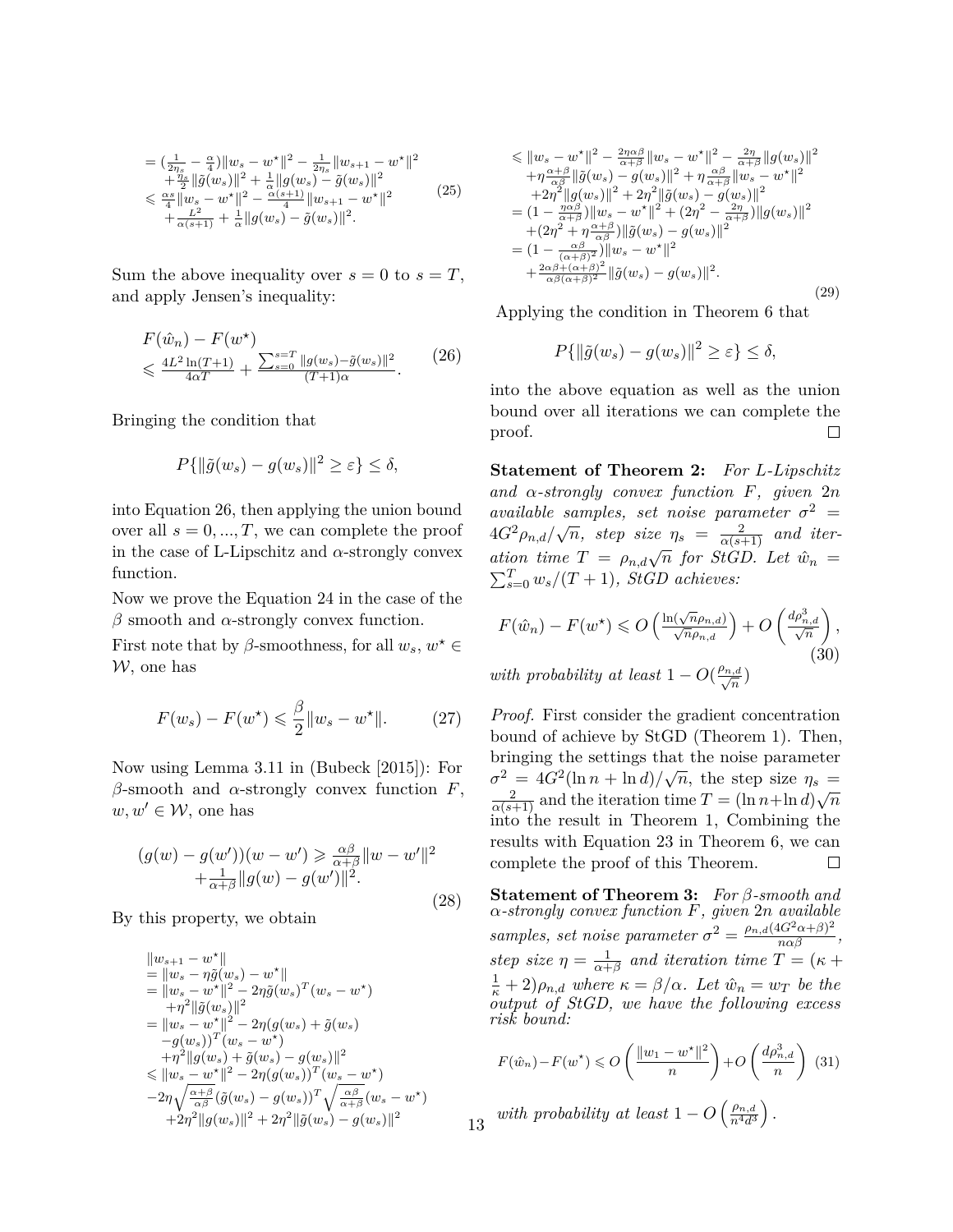*Proof.* First consider the gradient concentration bound of achieve by StGD (Theorem 1). Then, bringing the settings that the noise parameter  $\sigma^2 = \frac{(4G^2\alpha+\beta)^2}{n\alpha\beta}(\ln n + \ln d)$ , step size  $\eta = \frac{1}{\alpha+\beta}$ *α*+*β* and iteration time  $T = (\kappa + \frac{1}{\kappa} + 2)(\ln n + \ln d)$ into the result in Theorem 1. C combining the results with Equation 24 in Theorem 6, we can complete the proof of this Theorem.  $\Box$ 

## **C Proof of Theorem 4 and Theorem 5**

**Statement of Theorem 4:** *Given* 2*n available samples, mini-batch SGD can achieve the following:*

1. *F* is *L***-Lipschitz and**  $\alpha$ **-strongly convex**: If we set the step size  $\eta_s = \frac{2}{\alpha(s+1)}$ , batch size  $m = \sqrt{n}$  and iteration time  $T = 2n/m$ , output  $\hat{w}_n = \sum_{s=1}^T w_s / T$  of mini-batch SGD satisfies:

$$
F(\hat{w}_n) - F(w^\star) \leqslant O\left(\frac{\ln(\sqrt{n}+1)}{\sqrt{n}}\right) + O\left(\frac{d\ln\sqrt{n}}{\sqrt{n}}\right)
$$
\n(32)

with probability at least  $1 - d/\sqrt{n}$ .

2. *F* is  $\beta$  **smooth and**  $\alpha$ **-strongly convex**: If we set the step size  $\eta = \frac{1}{\alpha + \frac{1}{\alpha}}$  $\frac{1}{\alpha+\beta}$ ,  $m = \frac{\alpha\beta n}{(\alpha+\beta)^2}$  $\frac{\alpha\beta n}{(\alpha+\beta)^2\ln n},$  $T = 2n/m$ , output  $\hat{w}_n = w_T$  of StGD satisfies:

$$
F(\hat{w}_n) - F(w^\star) \leqslant O\left(\frac{\|w_1 - w^\star\|^2}{n}\right) + O\left(\frac{d\ln^2 n}{n}\right)
$$
\n(33)

with probability  $1 - O\left(\frac{\ln n}{n}\right)$  $\frac{2n}{n}$ .

*Proof.* By Hoeffding bound and union bound for every coordinate, at each iteration *s*, for batch size *m* and any  $\mu > 0$ , the gradient  $\hat{g}(w_s)$ computed by mini-batch SGD enjoys

$$
P\{\|\hat{g}(w_s) - g(w_s)\|^2 \le d\mu^2\} \ge 1 - 2d \exp(\frac{-2m\mu^2}{4G^2}).
$$
\n(34)

For L-Lipschitz and  $\alpha$ -strongly convex function, bringing the settings that batch size  $m = \sqrt{n}$ and  $\mu = 2G(\ln \sqrt{n}/\sqrt{n})^{1/2}$  into Equation 34, then combining the result and settings that  $\eta_s = \frac{2}{\alpha(s+1)}$  and iteration time  $T = 2n/m$  with Equation 23 in Theorem 6, we can obtain Equation 32.

For *β*-smooth and *α*-strongly convex function bringing the settings that  $m = \frac{\alpha \beta n}{(\alpha + \beta)^2}$  $\frac{\alpha \beta n}{(\alpha + \beta)^2 \ln n}$  into Equation 34, then combining the result and settings that  $\eta = \frac{1}{\alpha^+}$  $\frac{1}{\alpha+\beta}$ , and iteration time  $T = 2n/m$  with Equation 24 in Theorem 6, we can obtain Equation 33.

 $\Box$ 

**Statement of Theorem 5:** *Given* 2*n available samples, mini-batch StGD can achieve the following:*

1. *F* is *L***-Lipschitz and** *α***-strongly convex**: If we set the step size  $\eta_s = \frac{2}{\alpha(s+1)}$ , batch size  $m = \sqrt{n}, T = 2n/m$ , noise parambatch size  $m = \sqrt{n}$ ,  $T = 2n/m$ , holse parameter  $\sigma^2 = 8G^2 \ln n / \sqrt{n}$  and  $T_1 = \ln n$ , output  $\hat{w}_n = \sum_{s=1}^T w_s / T$  of mini-batch StGD satisfies:

$$
F(\hat{w}_n) - F(w^\star) \leqslant O\left(\frac{\ln(\sqrt{n+1})}{\sqrt{n}\ln n}\right) + O\left(\frac{\ln^3 n}{\sqrt{n}}\right)
$$
\n(35)

with probability at least  $1 - d/\sqrt{n}$ .

2. *F* is  $\beta$  **smooth and**  $\alpha$ -strongly convex: If we set the step size  $\eta = \frac{1}{\alpha + \frac{1}{\alpha}}$  $\frac{1}{\alpha+\beta}$ ,  $m = \frac{\alpha\beta n}{(\alpha+\beta)^2}$  $\frac{\alpha\beta n}{(\alpha+\beta)^2\ln n},$  $T = 2n/m$ ,  $T_1 = \ln n$ , noise parameter  $\sigma^2 =$  $\frac{4G^2(\alpha+\beta)^2(\ln n)^2}{\alpha\beta n}$ , output  $\hat{w}_n = w_T$  of mini-batch StGD satisfies:

$$
F(\hat{w}_n) - F(w^\star) \leqslant O\left(\frac{\|w_1 - w^\star\|^2}{n^{\ln n}}\right) + O\left(\frac{d\ln^4 n}{n}\right)
$$
\n(36)

with probability at least  $1 - O\left(\frac{\ln^2 n}{n}\right)$  $\frac{2n}{n}$ .

*Proof.* When running StGD on each batch *Ss*, where  $s \in 0, ..., T - 1$ , there are  $T_1$  gradient computations to update  $w_{s+1}$ : With  $\tilde{w}_0 = w_s$  being the initial point, sub-algorithm StGD updates  $\tilde{w}_{k+1} = \tilde{w}_k + \eta \tilde{g}(\tilde{w}_k)$  for  $k = 0, ..., T_1 - 1$  and  $w_{s+1} = \tilde{w}_{T_1}$ . For every batch of size *m*,  $\tilde{g}(\tilde{w}_k)$ produced by StGD satisfy the gradient concentration bound in Theorem 1

$$
P\{\n\|\|\tilde{g}(\tilde{w}_k) - g(\tilde{w}_k)\|^2 \leq (6t+1)^2 \sigma^2\}\n\leq 1 - 2d \exp(-t) - 6\sqrt{2}d \exp\left(\frac{-m\sigma^2}{4G^2}\right).
$$
\n(37)

Mini-batch StGD repeats StGD *T* times to go  $14$ <sup>through *T* batches, then, the total gradient</sup>